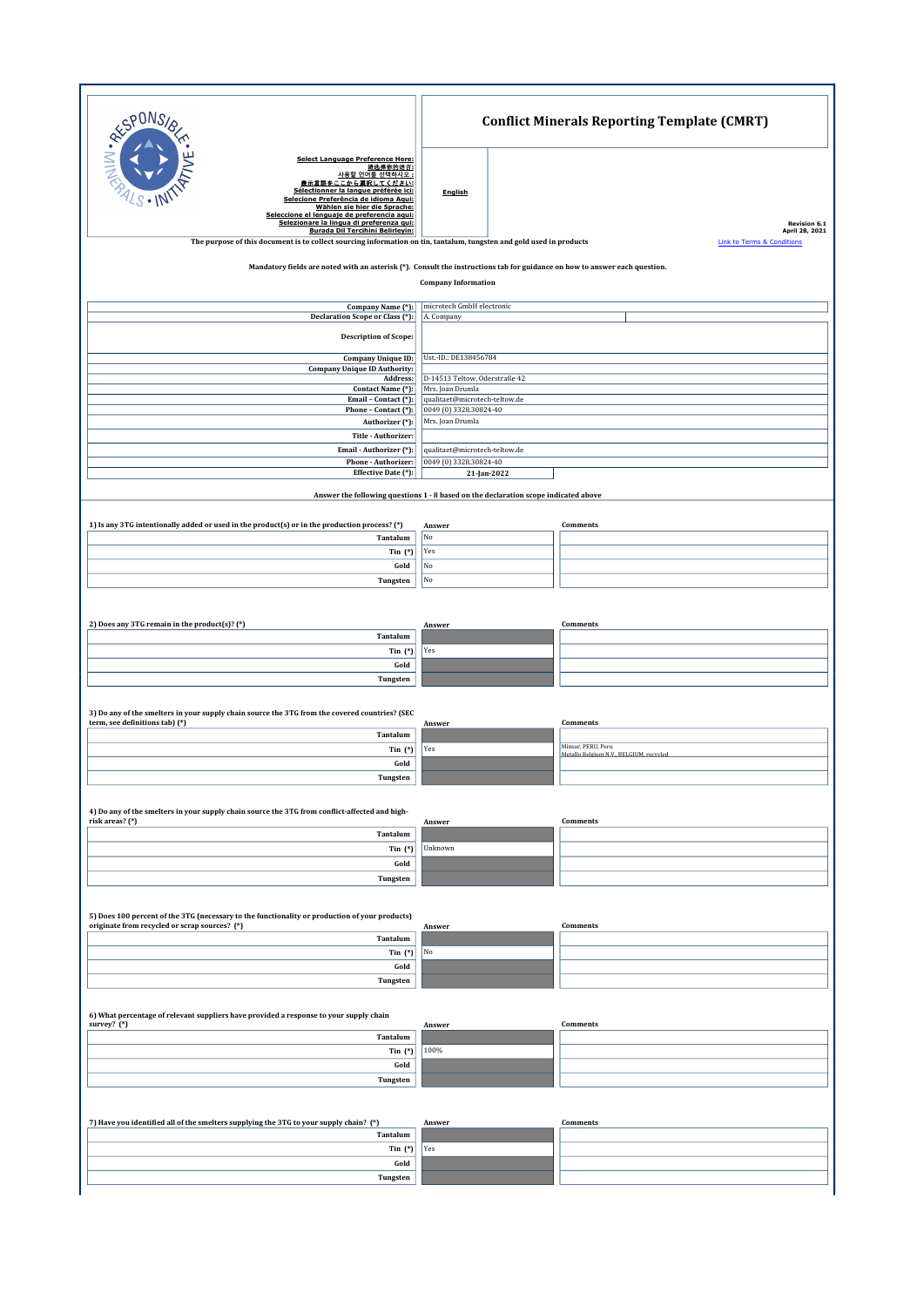| RESPONS                                                                                                                                                                                                                                                                                                                                                                                                                                                              | <b>Conflict Minerals Reporting Template (CMRT)</b>          |                                                                         |  |  |  |  |  |  |  |  |  |
|----------------------------------------------------------------------------------------------------------------------------------------------------------------------------------------------------------------------------------------------------------------------------------------------------------------------------------------------------------------------------------------------------------------------------------------------------------------------|-------------------------------------------------------------|-------------------------------------------------------------------------|--|--|--|--|--|--|--|--|--|
| <b>Select Language Preference Here:</b><br>请选择你的语言:<br>사용할 언어를 선택하시오 :<br>表示言語をここから選択してください:<br>Sélectionner la langue préférée ici:<br>Selecione Preferência de idioma Aqui:<br>Wählen sie hier die Sprache:<br>Seleccione el lenguaje de preferencia aqui:<br>Selezionare la lingua di preferenza qui:<br>Burada Dil Tercihini Belirleyin:<br>The purpose of this document is to collect sourcing information on tin, tantalum, tungsten and gold used in products | English                                                     | Revision 6.1<br>April 28, 2021<br><b>Link to Terms &amp; Conditions</b> |  |  |  |  |  |  |  |  |  |
| Mandatory fields are noted with an asterisk (*). Consult the instructions tab for guidance on how to answer each question.                                                                                                                                                                                                                                                                                                                                           |                                                             |                                                                         |  |  |  |  |  |  |  |  |  |
| 8) Has all applicable smelter information received by your company been reported in this<br>declaration? (*)                                                                                                                                                                                                                                                                                                                                                         | Answer                                                      | Comments                                                                |  |  |  |  |  |  |  |  |  |
| Tantalum                                                                                                                                                                                                                                                                                                                                                                                                                                                             |                                                             |                                                                         |  |  |  |  |  |  |  |  |  |
| Tin $(*)$                                                                                                                                                                                                                                                                                                                                                                                                                                                            | Yes                                                         |                                                                         |  |  |  |  |  |  |  |  |  |
| Gold<br>Tungsten                                                                                                                                                                                                                                                                                                                                                                                                                                                     |                                                             |                                                                         |  |  |  |  |  |  |  |  |  |
|                                                                                                                                                                                                                                                                                                                                                                                                                                                                      |                                                             |                                                                         |  |  |  |  |  |  |  |  |  |
| Question                                                                                                                                                                                                                                                                                                                                                                                                                                                             | Answer the Following Questions at a Company Level<br>Answer | <b>Comments</b>                                                         |  |  |  |  |  |  |  |  |  |
| A. Have you established a responsible minerals sourcing policy? (*)                                                                                                                                                                                                                                                                                                                                                                                                  | Yes                                                         |                                                                         |  |  |  |  |  |  |  |  |  |
| B. Is your responsible minerals sourcing policy publicly available on your website? (Note - If yes, the<br>user shall specify the URL in the comment field.) (*)                                                                                                                                                                                                                                                                                                     | No                                                          |                                                                         |  |  |  |  |  |  |  |  |  |
| C. Do you require your direct suppliers to source the 3TG from smelters whose due diligence<br>practices have been validated by an independent third party audit program? (*)                                                                                                                                                                                                                                                                                        | No                                                          |                                                                         |  |  |  |  |  |  |  |  |  |
| D. Have you implemented due diligence measures for responsible sourcing? (*)                                                                                                                                                                                                                                                                                                                                                                                         | Yes                                                         |                                                                         |  |  |  |  |  |  |  |  |  |
| E. Does your company conduct Conflict Minerals survey(s) of your relevant supplier(s)? (*)                                                                                                                                                                                                                                                                                                                                                                           | Yes, in conformance with IPC1755 (e.g.,                     |                                                                         |  |  |  |  |  |  |  |  |  |
| F. Do you review due diligence information received from your suppliers against your company's<br>expectations? (*)                                                                                                                                                                                                                                                                                                                                                  | Yes                                                         |                                                                         |  |  |  |  |  |  |  |  |  |
| G. Does your review process include corrective action management? (*)                                                                                                                                                                                                                                                                                                                                                                                                | No                                                          |                                                                         |  |  |  |  |  |  |  |  |  |
| H. Is your company required to file an annual conflict minerals disclosure? (*)                                                                                                                                                                                                                                                                                                                                                                                      | No                                                          |                                                                         |  |  |  |  |  |  |  |  |  |
| @ 2021 Responsible Minerals Initiative. All rights reserved.                                                                                                                                                                                                                                                                                                                                                                                                         |                                                             |                                                                         |  |  |  |  |  |  |  |  |  |